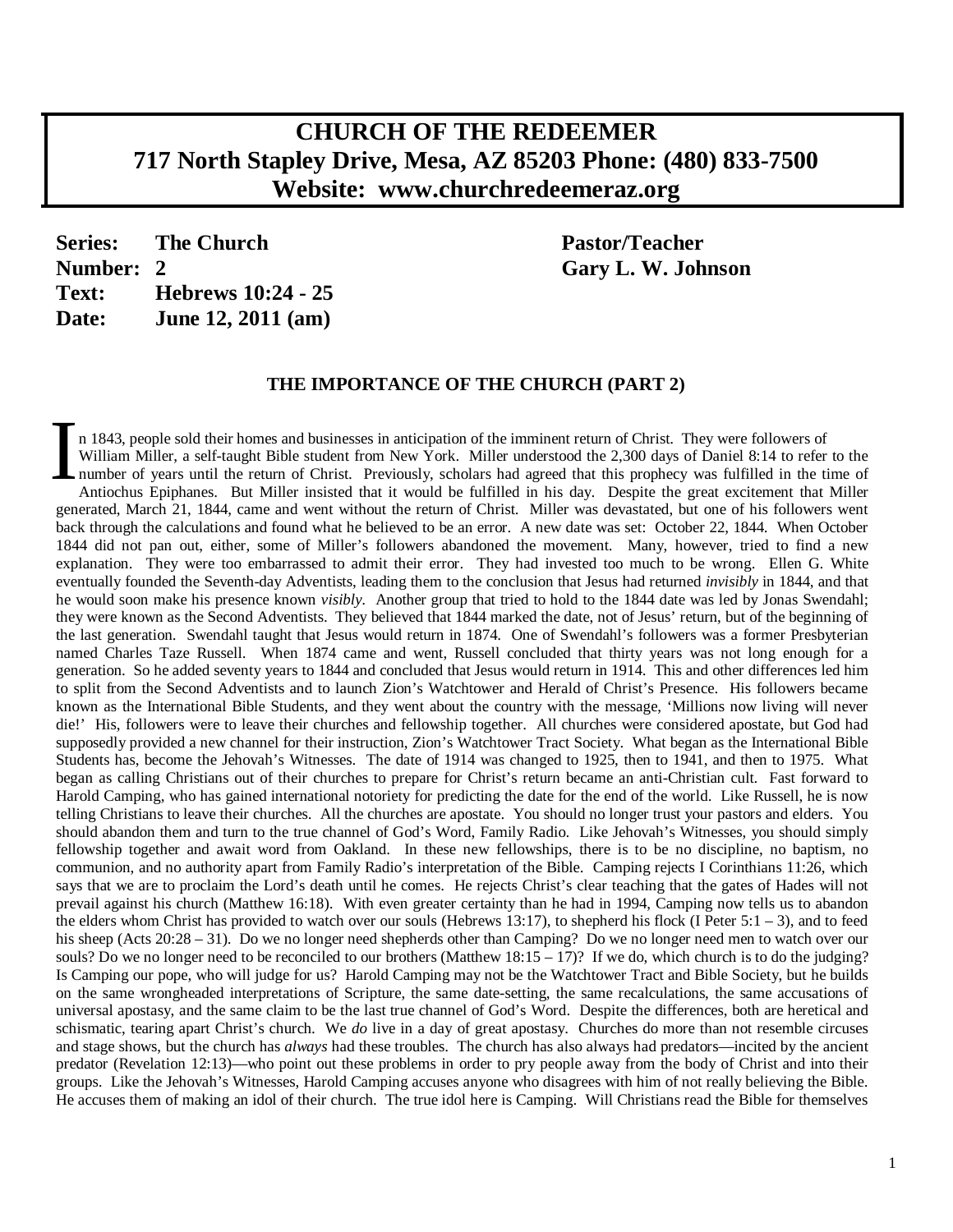and search the Scriptures to know if these things are true, or will they blindly follow Camping into yet another false prophecy? And what will be the result for them if they do?<sup>I</sup> Sadly Camping's horrific folly is likewise being promoted along similar lines by the likes of George Barna. The local church, in the very influential opinion of George Barna, is completely gratuitous—in fact, it has by and large become irrelevant, according to his way of thinking. <sup>2</sup> Barna, (like Camping) it should be noted, has *zero* theological training—and it shows in practically everything he writes. He is a pollster,<sup>3</sup> not a theologian, but this hasn't stopped him from making outrageous theological pronouncements! Consider this grandiose statement from his book *Revolution*! "Revolutionaries distancing themselves from formal congregations does not reflect a willingness to ignore God as much as a passion to deepen their connection with Him…a need better served outside the framework of congregational structures" (p. 112). Personally, I think Barna suffers from a guilty conscience. Barna was the driving force over two decades ago to get churches to go the user-friendly, seeker sensitive route by marketing the Church. As noted in *Christianity Today*, "Few people have made as many dramatic shifts in life as George Barna. He's moved from Boston to southern California, from a daily-Mass Catholic to a spokesman for evangelicals, from political pollster to leader of a media empire. *Revolution* signals another shift. Barna's early books (he's written more than 35) promoted *Marketing the Church* and *The Power of Vision*, so many perceived him as an ally of the megachurch. But in *Revolution*, his support for fluid movements and his direct challenge of a statement often used by Bill Hybels ("The local church is the hope of the world") make him now seem a foe of the congregation." <sup>4</sup> Barna, however, is correct in many of his observations, especially the way that many seeker churches (like the ones he spawned) are superficial and shallow and contribute little if anything to the spiritual growth of those who attend. In this regard, he is justified in calling for a serious change. Pastors and church leaders who view themselves as C.E.O. and consider numbers as *the* determining factor of what constitutes success (along with embracing every fad that promotes growth) are a disgrace. But George Barna is dead wrong about the role the local church has in God's plan. He is dead wrong that Christians should embrace his model declaring the local church to be at best, optional. He is wrong that pastors and elders are unnecessary (and even a hindrance!). And he is dead wrong to think that a person is spiritually mature who has little or no connection to the local church. Barna is, in fact, simply following in the footsteps of Charles Finney. Mike Horton took note of this when he wrote: "This is finally where American spirituality leaves us: alone, surfing the Internet, casting about for coaches and teammates, trying to save ourselves from captivity to this present age by finding those 'excitements' that will induce a transformed life. Increasingly, the examples I have referred to are what people mean by the adjective 'missional.' Like the nineteenth-century revivalist Charles Finney, George Barna asserts that the Bible offers 'almost no restrictions on structures and methods' for the church. In fact, as we have seen, he does not even think that the visible church itself is divinely established. Nature abhors a vacuum and where Barna imagines that the Bible prescribes no particular structures or methods, the invisible hand of the market fills the void. He even recognizes that the shift from the institutional church to 'alternative faith communities' is largely due to market forces: 'Whether you examine the changes in broadcasting, clothing, music, investing, or automobiles, producers of such consumables realize that Americans want control over their lives. The result has been the 'niching' of America—creating highly refined categories that serve smaller numbers of people, but can command greater loyalty (and profits).' The same thing is happening to the church, Barna notes, as if it were a fate to be embraced rather than an apostasy to be resisted. However thin, there is a theology behind Barna's interpretation of Jesus as the paradigmatic 'Revolutionary,' and it is basically that of Finney. 'So if you are a Revolutionary,' says Barna, 'it is because you have sensed and responded to God's calling to be such an imitator of Christ. It is not a church's responsibility to make you into this mold…..The choice to become a revolutionary—and it is a choice—is a covenant you make with God alone.' In this way, however, the work of the people displaces the work of God."<sup>5</sup>

#### I. **AN APOSTOLIC SUMMONS**

The 'Lone Ranger' mentality advocated by Barna is completely foreign to the New Testament. "The individual Christian," wrote the late Reformed Theologian J. A. Heyns, "is under the Authority of God's Word, not merely as a church member, but in every department of his life, he is duty bound to give this salvation institutional form in the widest spheres of human society."<sup>6</sup>

### **A. Our Duty as Christians: Consider One Another**

"It is our duty," wrote Westcott, "to declare what we are and what we look for: it is our duty also to consider what others are. The well-being of each believer is bound up with the well-being of the whole body. He is therefore constrained to give careful heed to others in the hope that he may rouse them to nobler action; and again that he may himself draw encouragement and inspiration from noble examples."<sup>7</sup> The word translated consider is the Greek word *Katanoomen* and it means to give concentrated thought. Old Robert Traill noted, "The same apostle bids us *consider the Apostle and High Priest of our profession Christ Jesus*, (Hebrews 3:1). That is a blessed consideration, with respect to patience in suffering: *Consider him that endured such contradiction of sinners against himself, lest ye be wearied and faint in your minds*, Hebrews 12:3. As if the apostle would say, 'If you would use to ponder how Christ was used in the world, and how many foul tongues were employed against him, ye would think little of all the contradictions you meet with.' For one sinner to contradict another sinner, is no great matter; for a sinner to contradict a saint, no great matter neither: but for wicked sinners to contradict the Saviour, is the wonder. We are bid to consider ourselves, that *if any see*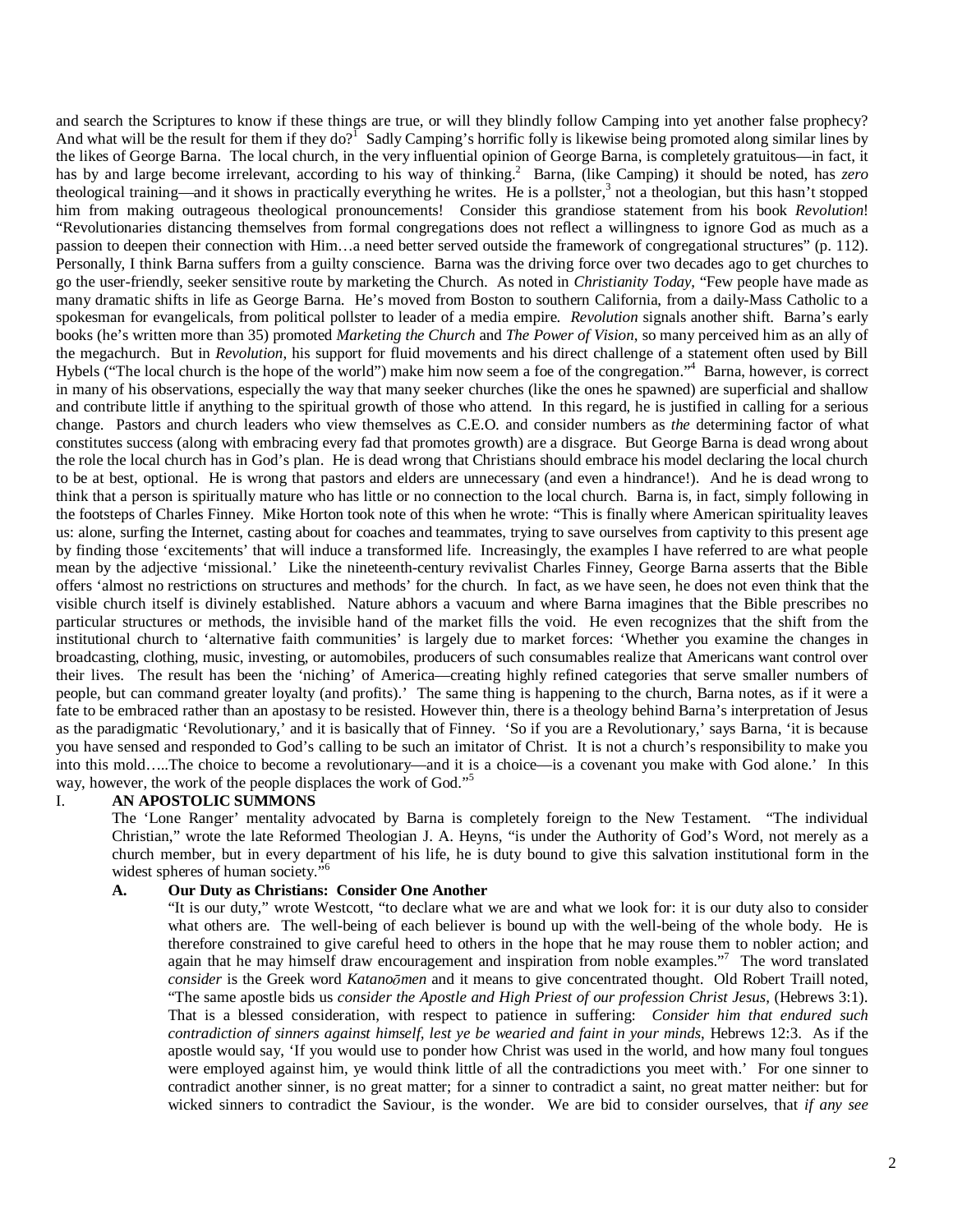another overtaken in a fault, we might restore such an one in the spirit of meekness, considering ourselves, lest *we be also tempted"* (Galatians 6:1). 8

#### **B. A Cautionary Warning: Do Not Neglect Church!**

The expression, *not neglecting to meet together* (The Greek word translated, "not neglecting" is *egkataleipontes*, literally means "Not leaving behind, abandoning, to forsake), refers to the public worship of the Church and *NOT* private gatherings in a variety of social settings. "This means that no Christian can be an individualist. We *are* our brothers' keeper. We must give thought to how we can be of help to other believers. We must consider the impact of our actions on the faith of others, encouraging them and taking a care that they are standing firm as the day of the Lord approaches."<sup>9</sup> Harold Camping tells Christians to forsake the local church. Like all false-teachers, Camping goes from error to error. Camping has been confronted by a large number of highly respected Reformed theologians like Jay Adams, Mike Horton, and R. C. Sproul and yet he remains stiff-necked and defiant. Those who remain stiff-necked are often given over to greater error, and such has proven to be the case with Camping. With some clever re-calculation, Camping then began to promote his thesis that 1994 *is* the correct date, not of the end of the world, but of the beginning of the Great Tribulation, which, according to Camping, is not characterized by a personal Antichrist and physical persecution of the true church, but universal apostasy, the reign of Satan in all churches in the world, and the end of "the Church Age." Since 1994, therefore, God has abandoned the instituted church and salvation is no longer possible in the churches and congregations of the world, because God has removed His Holy Spirit and given the task of world evangelism (which for over 1950 years was entrusted to the church) to ministries like Family Radio. All this he has set for the in a book, *The End of the Church Age. . . and After*, published in 2002, ten years after his failed prophecy in 1992. With increasing boldness, Camping continues his attack on the instituted churches. In 2003 he published a book, *Wheat and Tares*, in which he claims that all those who remain in the churches and congregations in spite of Camping's "gospel" to depart out of the churches are tares (unbelievers) and that God is gathering the wheat (elect believers) for harvest through the call of Camping's "come-out-of-them" "gospel." In his latest book, *Time Has An End, A Biblical History of the World 11,103 BC – 2011 AD* (published in 2005) he predicts that Christ will return in 2011. The rapture, he claims, will occur on 21 May, 2011, followed by 153 days of tribulation on earth for the unsaved, with the world ending on 21 October, 2011. Camping's false eschatology also includes his denial of eternal punishment (contrast Matthew 25:46; Revelation 14:10 – 11). I have been asked why should we be interested in such an obvious fool as Harold Camping? Should we not dismiss him as completely irrelevant to the Reformed churches? Regrettably, we do not have that luxury. Harold Camping is a dangerous influence on church members all across the world. Although no statistics are available, many have forsaken instituted churches on his "authority." Therefore, we do well to warn the people of God against false prophets like Camping (Deuteronomy 13:1 – 4; 18:20 – 22; Matthew 24:4) and to remind ourselves of our positive calling to be living, active members of true instituted churches; to seek out a true church if we are currently members of apostate or departing churches, or if we live in isolation from the true church, no matter what the cost. 10

CONCLUSION: Whether its Camping's cult or George Barna's predicting future marketing trends, in each case people are being led to believe the local church is either apostate or irrelevant. In closing, listen once again to the words of Mike Horton: "The individualistic emphasis of evangelicalism stands in sharp contrast to the covenantal paradigm that we find in Scripture. We are commanded not to become self-feeders who mature beyond the nurture of the church, but to submit ourselves to the preaching, teaching, and oversight of those shepherds whom God has placed over us in Christ…Christ does not deliver us from one tyrant only to leave us weak and isolated prey to weather, wolves, and our own wanderings. 'Obey your leaders and submit to them,' Scriptures exhorts, 'for they are keeping watch over your souls, as those who have to give an account. Let

them do this with joy and not with groaning, for that would be of no advantage to you" (Heb. 13:17-18). Yet even this admonition is grounded in the gospel: submitting to the discipline of shepherds is an advantage to us because through it God promises all of his blessings in Christ. Let us hold fast the confession of our hope without wavering, *for he who promised is faithful.* And let us consider how to stir one another to love and good works, not neglecting to meet together, as is the habit of